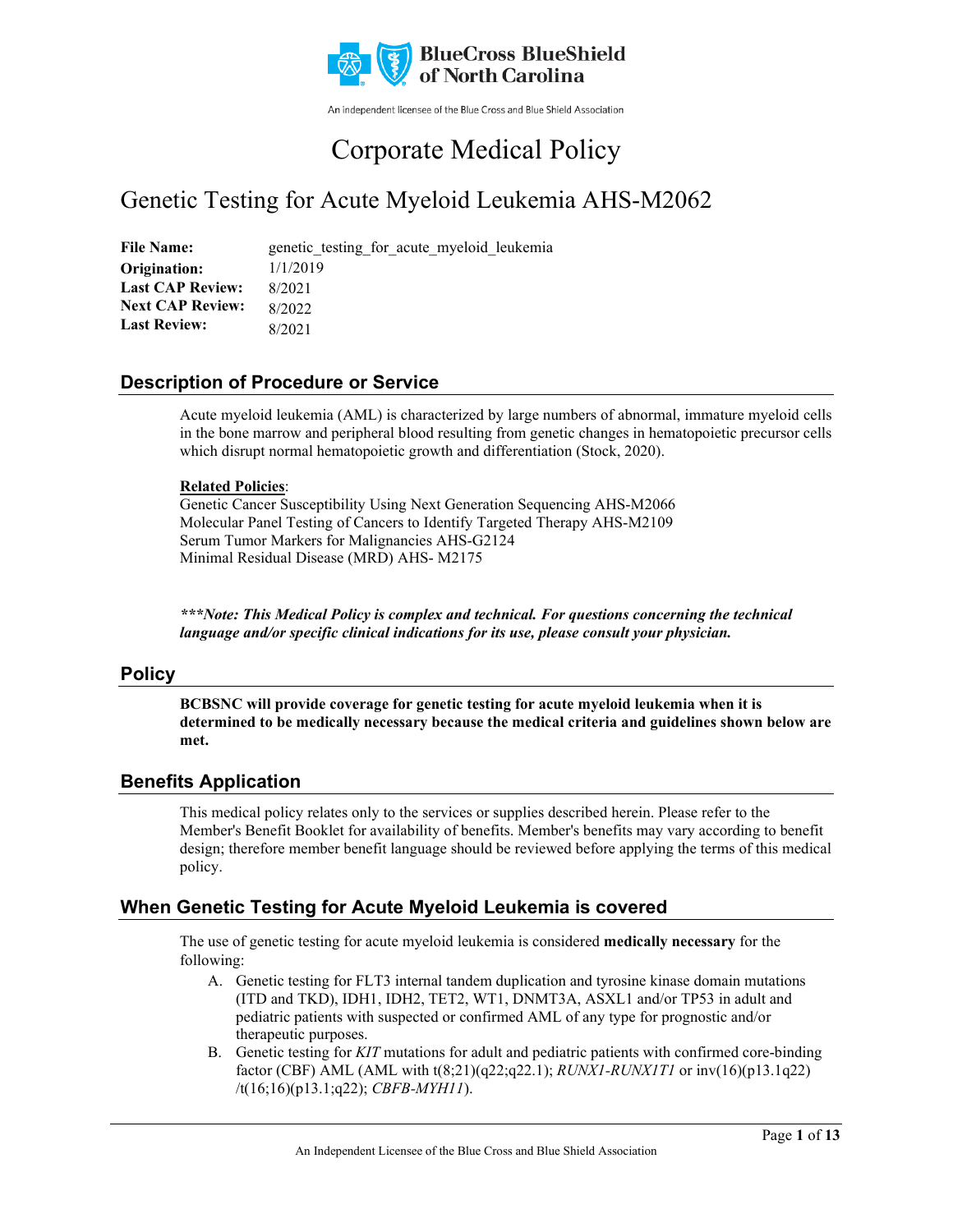C. Genetic testing for NPM1, CEBPA, and RUNX1 mutations for patients other than those with confirmed core binding factor AML or AML with myelodysplasia-related cytogenic abnormalities.

### **When Genetic Testing for Acute Myeloid Leukemia is not covered**

Genetic testing for acute myeloid leukemia is considered **investigational** in the use of global/gene specific methylation, micro RNA (miRNA) expression, or gene expression analysis for diagnosis or prognosis in patients with confirmed acute leukemia.

### **Policy Guidelines**

Genetic testing for cytogenetically normal acute myeloid leukemia is intended to guide management decisions in patients who would receive treatment other than low-dose chemotherapy or best supportive care.

**NOTE: For 5 or more gene tests being run on a tumor specimen (i.e. non-liquid biopsy) on the same platform, such as multi-gene panel next generation sequencing, please refer to AHS-R2162 Reimbursement Policy.**

AML is the most common acute leukemia in adults (80%), with a median age at diagnosis of 65 years, and generally associated with a poor prognosis. It is much less common in children less than 10 years of age, where less than 10 percent of acute leukemias are diagnosed as AML (C. A. Schiffer, Gurbaxani, Sandeep, 2019; John, 2017; Siegel, Miller, & Jemal, 2017; J. F. Yamamoto & Goodman, 2008).

Clinical presentation includes symptoms related to complications of pancytopenia, including weakness and fatigability, infections of variable severity, and hemorrhagic findings (C. Schiffer, Gurbaxani, Sandeep, 2019).

Analysis of gene sequencing of AML cases generally reveal more than 10 significant gene mutations, many of which are thought to participate in leukemogenesis (CGARN, 2013). The most common gene mutations are as follows: *FLT3* (28%), *NPM1* (27%), *DNMT3A* (26%), *IDH1* or *IDH2* (20%), *NRAS* or *KRAS* (12%), *RUNX1* (10%), *TET2* (8%), *TP53* (8%), *CEBPA* (6%), and *WT1* (6%). Mutations impacting signal activation are frequent (60% of cases); the most common of which are mutations in *FLT3* (Stock, 2018).

FMS-like tyrosine kinase 3 (FLT3) is a transmembrane tyrosine kinase receptor that stimulates cell proliferation upon activation. Both internal tandem duplications (ITDs) of different lengths and point mutations in the activating loop of the kinase domain result in ligand-independent activation of the FLT3 receptor and a proliferative signal. A *FLT3*-*ITD* mutation has been shown to have a poor prognosis in contrast to *FTL3* point mutations in the activation loop of the kinase domain. Higher ratios of mutated alleles compared to wild-type alleles confer worse prognoses (C. Schiffer, 2020).

The second most common mutation in AML (27%) is of nucleophosmin (NPM1), a ubiquitously expressed phosphoprotein that normally shuttles between the nucleus and cytoplasm (Falini et al., 2005; Stock, 2020). *NPM1* mutations are associated with improved outcomes although the mechanism is not known. Concurrent mutations (such as an *FTL3* mutation) may influence prognosis, but generally *NPM1* patients without concurrent mutations have better prognoses (C. Schiffer, 2020).

The CCAAT/enhancer binding protein alpha (*CEBPA*) gene mutation is also common in AML. *CEBPA* encodes a transcription factor necessary for myeloid differentiation. This mutation is one of the two mutations associated with familial leukemia and consists of about 10% of AML cases. Familial AML with a *CEBPA* mutation has a phenotype similar to "sporadic AML with biallelic *CEBPA* mutations," but most of the current data revolves around the assessment of *CEBPA* double mutations. *CEBPA* single mutations and hypermethylated *CEBPA* requires further study (C. Schiffer, 2020).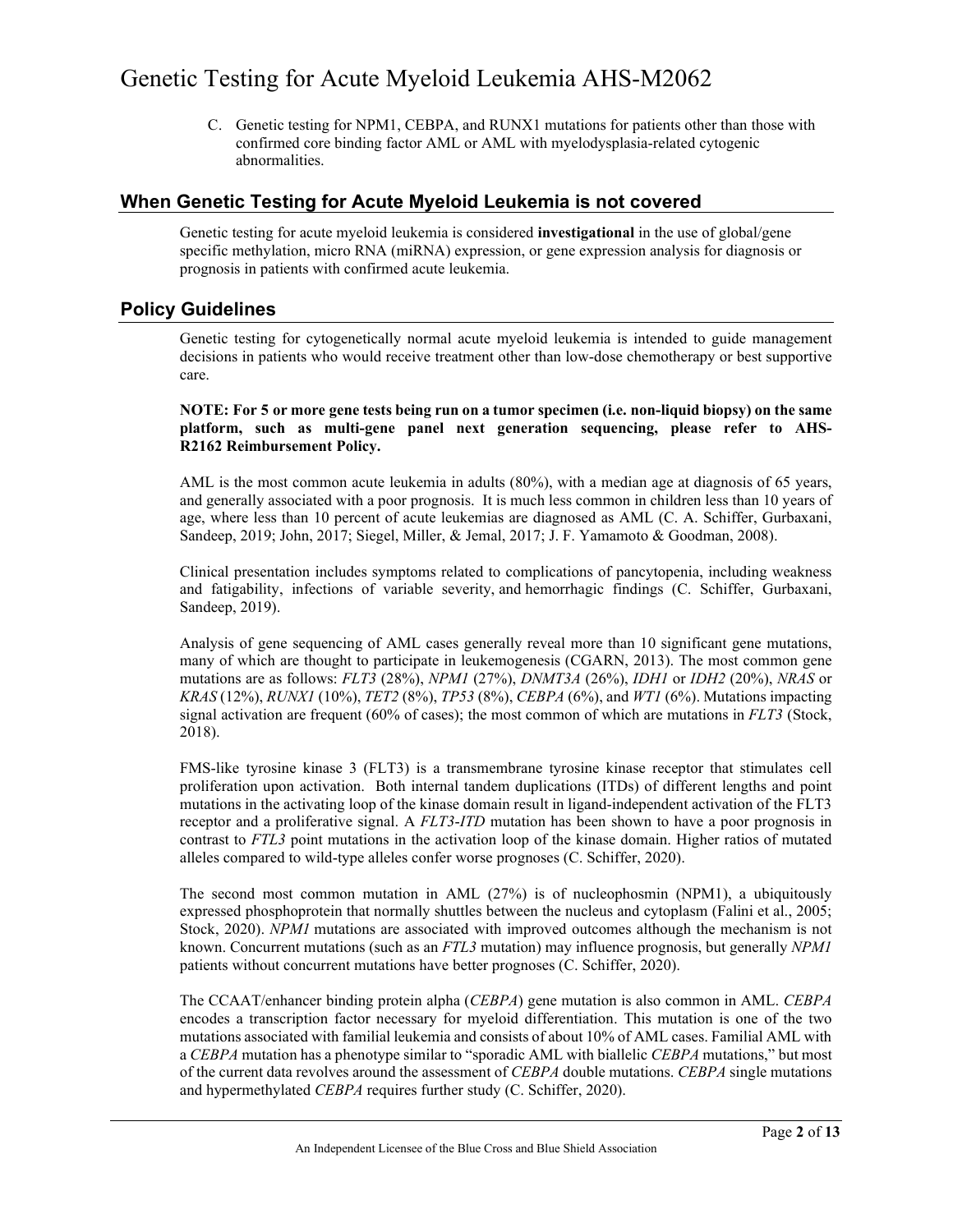Isocitrate dehydrogenase (IDH) 1 and 2 mutations comprise approximately 15% of AML cases. These mutations are mutually exclusive with Tet Methylcytosine Dioxygenase 2 (*TET2*) and Wilms' tumor 1 (*WT1*) mutations but are commonly seen with *NPM1* and DNA methyltransferase 3A (*DNMT3A*) mutations. Data on the prognoses of these mutations is varied (C. Schiffer, 2020).

*KIT* mutations also comprise about 6% of AML cases. *KIT* encodes the receptor for a stem cell factor, and prognoses are varied (Castells, 2017; C. Schiffer, 2020). Some researchers suggest that of all *KIT* mutations, the D816 mutation is the most unfavorable prognostic factor in AML patients (Yui et al., 2017).

Approximately 8% of AML cases consist of *WT1* gene mutations. *WT1* encodes a transcriptional regulator for genes involved in maturation and growth. Again, the prognosis of this mutation is mixed (C. Schiffer, 2020), although some researchers strongly support the theory that *WT1* mutations are associated with poor AML prognoses (Hou et al., 2010). The *WT1* mutation status of AML patients may also change during disease progression. New research has suggested that after allogenic stem cell transplantation, AML relapse could be due to a gain in *WT1* gene alterations and a "high mutation load" (Vosberg et al., 2018).

ASXL Transcriptional Regulator 1 *(ASXL1)* and ASXL Transcriptional Regulator 2 (*ASXL2)* may also be mutated in AML cases. *ASXL1* has an unclear function, but it is speculated to be related to histone posttranslational modifications. The frequency of *ASXL1* is varied, as estimates range from 6% to 30%. Furthermore, *ASXL1* mutations are mutually exclusive with *NPM1* mutations, and *ASXL2* mutations are associated with *RUNX1* mutations (also known as *AML1* or *CBFA2*) (C. Schiffer, 2020).

The *DNMT3A* gene amounts to 20%-22% of AML cases. This gene plays a role in epigenetic modifications for development and differentiation. Mutations in this gene affect hematopoietic stem cell differentiation. Prognoses of this gene mutation have been mixed (C. Schiffer, 2020).

Tumor protein 53 (*TP53*) and RAS and may also be present in AML cases and may be accompanied by other genetic abnormalities. RAS regulates cell signal transduction, and its mutation leads to a constitutionally active growth stimulus whereas *TP53* encodes a transcriptional activator of growth inhibitory genes (Frucht, 2021; Rai, 2021).

Gene expression profiling and microRNA expression profiling may also contribute to assessment and management of AML. Gene expression profiling has been used to differentiate between risk groups based on cytogenetic evaluation whereas microRNA profiling evaluates the regulation of gene expression. However, neither technique is used regularly in clinical practice as these techniques have yet to be widely validated (C. Schiffer, 2020).

#### Analytic Validity

There is very limited published literature on the analytic validity and clinical validity of genetic testing for *FLT3* and *NPM1* mutations in AML. However, the analytic validity of PCR in general is extremely high (Leonard, 2016). Other tools, such as flow cytometry and next generation sequencing (NGS) have also been used for AML prognostic and diagnostic purposes.

Ampasavate et al. (2019) have developed a quantitative protocol and flow cytometry-based method for monitoring an anti-FLT3 interaction. The FLT3 biomarker has been previously identified as a poor prognostic marker for AML patients. This method can rapidly identify intact FLT3 on the leukemic cell surface. "The results demonstrated good linearity  $(r2 > 0.99)$ "; further, "When compared with Western blotting results, FLT3 protein expression levels in leukemia patient's bone marrow samples were demonstrated in the same trend (Ampasavate et al., 2019)." The researchers state that this technique is reliable, rapid, effective and "provided a practical analysis of FLT-3 biomarker levels which is valuable for physician decision in acute leukemia treatment" (Ampasavate et al., 2019).

Alonso et al. (2019) have researched the utility of a 19-gene NGS panel for AML diagnostic purposes. This targeted NGS panel was studied in a cohort of 162 patients with AML. The authors note that "The assay yielded a median read depth  $>2000\times$ , with 88% of on-target reads and a mean uniformity  $>93\%$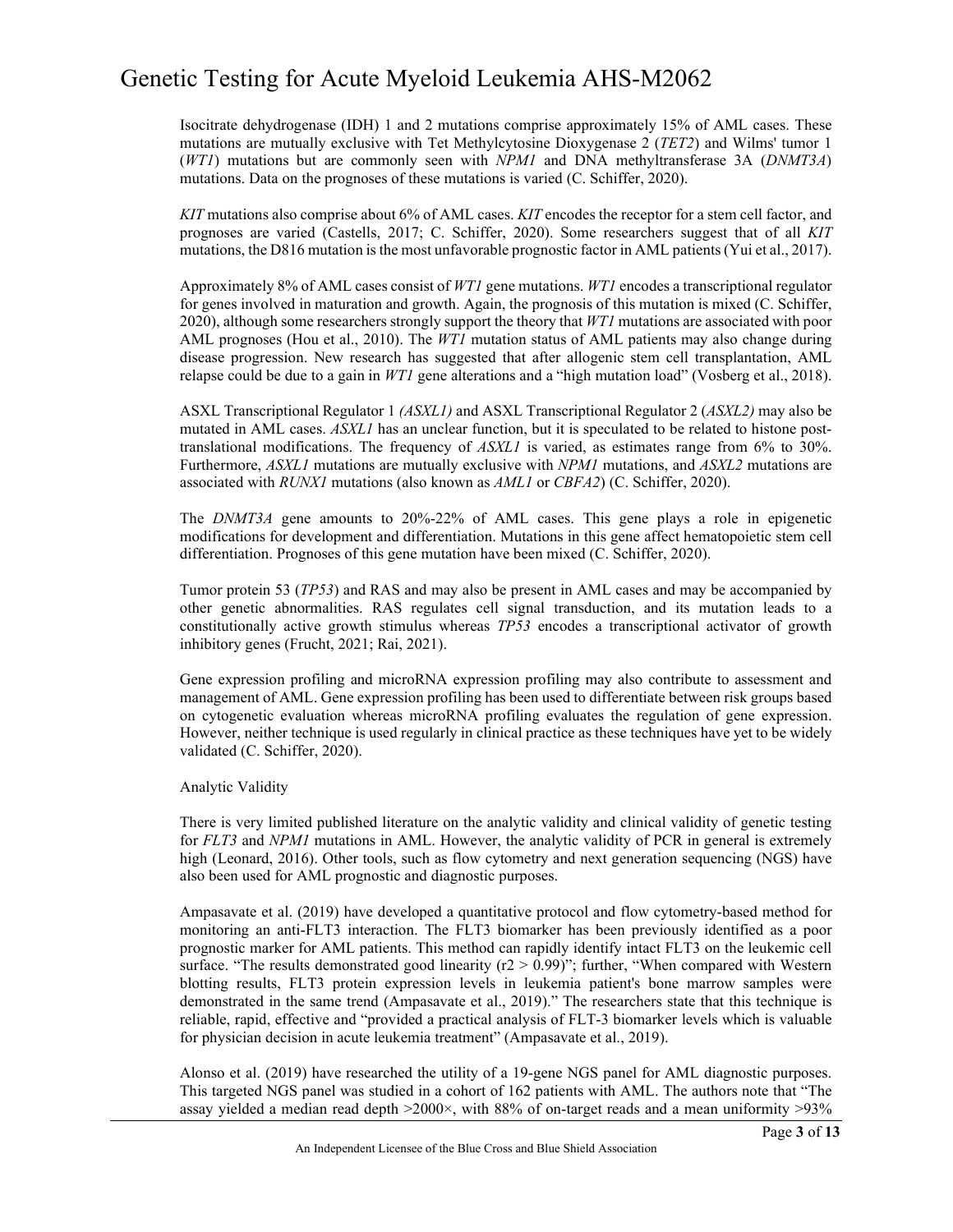without significant global strand bias. The method was sensitive and specific, with a valid performance at the clinical variant allele frequency cutoff of 3% for point mutations and 5% for insertions or deletions (Alonso et al., 2019)." The researchers conclude that this is a "reliable and reproducible method" for AML diagnoses.

Clinical Validity and Utility

The clinical utility of testing fallows for further risk stratification, prognostication, and guide management decisions in patients with AML. Several studies have concluded that *FLT3* and *NPM1* mutation testing in cytogenetically normal AML is useful for prognosis and treatment decision making (DeZern et al., 2011; Pastore et al., 2014; Willemze et al., 2014).

Devillier et al. (2015) sought to identify biological and prognostic subgroups based on genetic mutations in AML patients. A total of 125 AML patients with myelodysplasia-related changes ("MRC") were evaluated. The authors focused on the 26 patients with *ASXL1* mutations and 28 with *TP53* mutations. The *ASXL1* mutation cohort was found to have a higher proportion of marrow dysgranulopoiesis and an overall survival (OS) rate that was below average for wild-types (14% for *ASXL1* mutants, 37% for wildtypes). The *TP53* cohort was found to have a "complex karyotype" and predicted a poor outcome with unfavorable cytogenetic risk AML. Both mutations were found to be an independent factor associated with shorter OS (Devillier et al., 2015).

Bolouri et al. (2018) examined 993 children's genetic data from the Children's Oncology Group (COG) AML trials to characterize the molecular landscape of AML. The authors found that certain somatic variants, such as *MBNL1,* were "disproportionately prevalent" in children compared to adults. However, certain variants common in adults such as *TP53*, were not found in children. Other mutations such as *NRAS* and *KRAS* were "frequent" in pediatric AML. The authors concluded that their results "highlight the need for and facilitate the development of age-tailored targeted therapies for the treatment of pediatric AML" (Bolouri et al., 2018).

Jongen-Lavrencic et al. (2018) conducted a study of 482 patients 18 to 65 years with newly diagnosed AML. Targeted next-generation sequencing (NGS) was carried out at diagnosis and after induction therapy (during complete remission). At least one mutation was detected in 430 (89.2%) patients, and mutations persisted in 51.4% of those patients during complete remission. The detection of minimal residual disease was associated with a significantly increased relapse rate than no detection. Persistent DTA mutations (mutations in *DNMT3A*, *TET2*, and *ASXL1*) were not correlated with an increased relapse rate. Overall, the authors concluded, "A comparison of sequencing with flow cytometry for the detection of residual disease showed that sequencing had significant additive prognostic value. Among patients with AML, the detection of molecular minimal residual disease during complete remission had significant independent prognostic value with respect to relapse and survival rates, but the detection of persistent mutations that are associated with clonal hematopoiesis did not have such prognostic value within a 4 year time frame (Jongen-Lavrencic et al., 2018)."

Kuwatsuka et al. (2018) evaluated the genetic background of 103 young adults and their subsequent clinical outcomes. The 103 cases included mutations in *FLT3-ITD, KIT, CEBPA, NRAS, KRAS, WT1, MLL*-*PTD*, and *NPM1*. Overall, *FLT3-ITD* and *NPM1* mutations were associated with a greater mortality risk. *NPM1* mutations conferred a 100% survival rate in the absence of *FLT3-ITD* mutations, but *FLT3- ITD* conferred only a 35% survival without *NPM1* mutations (Kuwatsuka et al., 2018).

Zhu et al. (2017) assessed the effect of gene mutations on the subsequent cytogenetic aberrations. A total of 560 patients were enrolled, and the authors examined the following alterations: "*CEBPA*, *NPM1, FLT3, C-KIT, NRAS, WT1, DNMT3A, MLL-PTD* and *IDH1/2*, as well as expression levels of MECOM, ERG, GATA2, WT1, BAALC, MEIS1 and SPI1." The investigators found that the expression levels of MECOM, MEIS1, and BAALC influenced cytogenetic aberration. Further, *FLT3*, *C-KIT*, and *NRAS* mutations all contained a "conversed" expression profile of MEIS1, WT1, GATA2, and BAALC expression. The investigators also noted "*FLT3, DNMT3A, NPM1* and biallelic *CEBPA* represented the mutations associated with the prognosis of AML in our group" (Zhu et al., 2017).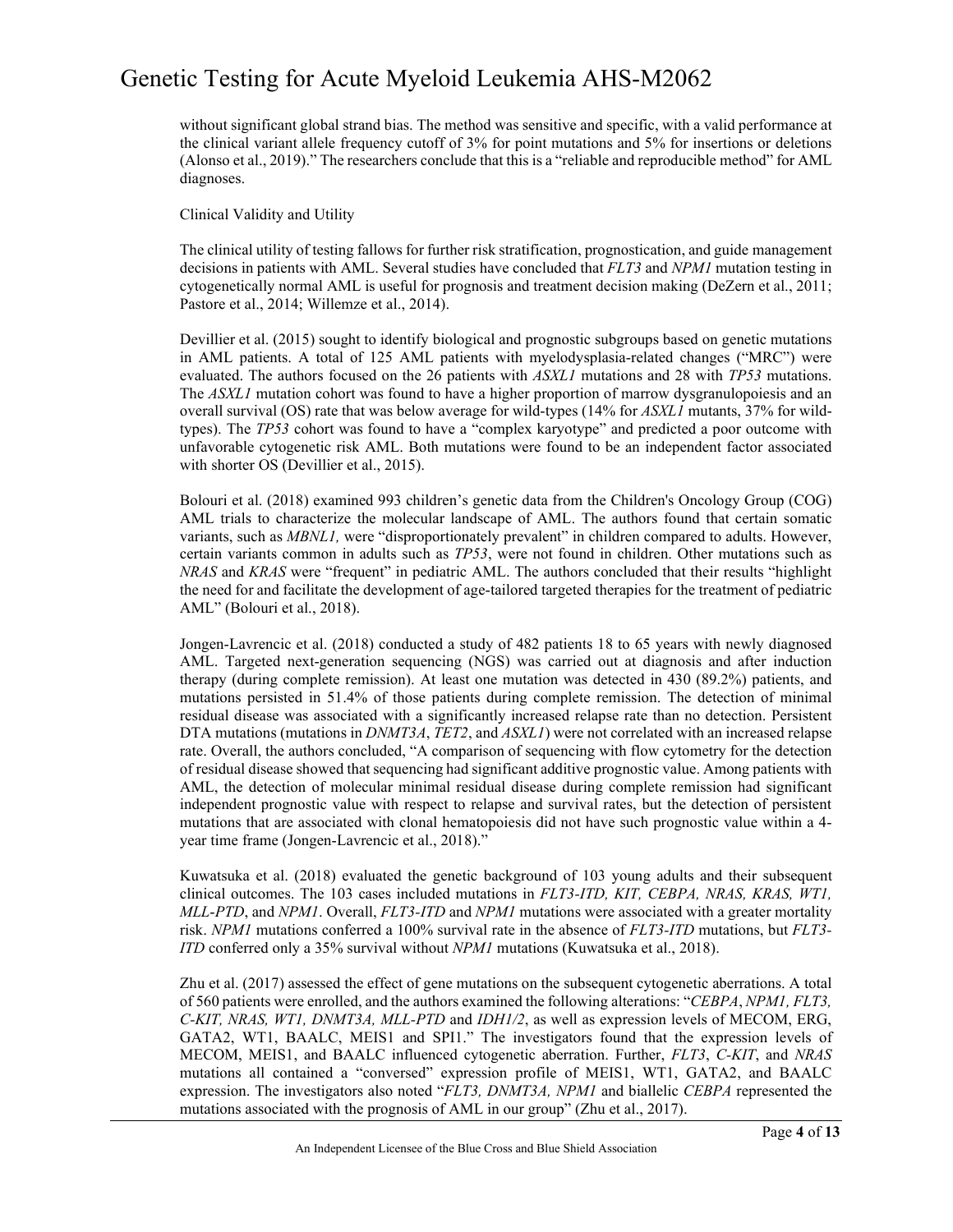Papaemmanuil et al. (2016) examined the relationship between genotype and pathophysiology in AML. A total of 1540 patients with 5234 driver mutations across 76 genes were studied. The authors found three genomic subcategories in addition to the currently defined AML subgroups; mutations in genes encoding chromatin, RNA splicing regulators or both (such as *ASXL1* or *RUNX1*), *TP53* mutations, chromosomal aneuploidies or both (unusual karyotypes and *TP53*), and *IDH2* mutations. The authors noted that "patients with chromatin–spliceosome and *TP53*–aneuploidy AML had poor outcomes." The *NPM1* cohort was the largest of the sample (27%, 436 patients) and 319 of those patients also carried a DNA methylation or hydroxylmethylation gene, such as *IDH1/2* or *TET2*. The authors also noted that *NPM1*- *DNMT3A–NRASG12/13* had an "unexpectedly benign" prognosis, and the *NPM1* subgroup's prognoses were largely determined by the context in which the NPM1 mutation occurred (such as in *NRAS, IDH*, and so on) (Papaemmanuil et al., 2016).

Sperr et al. (2016) evaluated the effect of a genetic mutation and karyotype on the efficacy of treatment for elderly patients. A total of 192 patients over 60 years old were enrolled, and 115 of these patients achieved "complete hematologic remission (CR)." The authors stated that *NPM1* mutations (*NPM1*mut) and karyotype were the only independent predictors of survival, also noting that *NPM1*mut showed a prognostic impact on both normal (CN) and non-chromosomal (Mkneg) karyotypes. The authors concluded that "elderly patients with CN/Mkneg-*NPM1*mut or core binding factor AML can achieve long term median continuous CR when treated with intensive induction and consolidation therapy whereas most elderly patients with CN/Mkneg-NPM1wild-type or CN/Mkpos AML may not benefit from intensive chemotherapy" (Sperr et al., 2016).

Heiblig et al. (2019) assessed the impact of *NPM1* subtypes on treatment outcomes. One hundred seventyfive patients were examined. The authors found that out of the *NPM1* AML cases, 73% (128) were "Type A" mutations (TCTG at exon 12) and 27% (47) were "Non Type-A mutations" (Type B: CATG and Type D: CGTG). The Type-A mutations were found to achieve minimal residual disease (MRD) earlier than non Type-A mutations. However, non-type A mutations achieved better rates of medial survival (Heiblig et al., 2019).

Xu, Zhang, Hu, Ren, and Wang (2020) have analyzed data from 220 normal karyotype AML pediatric patients. Participants were selected from the Cancer Genome Atlas database. It was found that 12.7% of these patients had *WT1* mutations, and that "the *WT1*-mutated group suffered lower rates of complete remission (CR) ( $P < 0.001$  and  $P < 0.001$ , respectively) but higher rates of minimal residual disease (MRD) ( $P = 0.003$  and  $P = 0.021$ , respectively) after both one and two courses of induction chemotherapy (Xu et al., 2020)." Patients with *WT1* mutations also had significantly worse event-free and overall survival rates ( $P=0.007$  and  $P<0.001$ , respectively) (Xu et al., 2020).

Sasaki et al. (2020) studied the impact of *ASXL1, DNMT3A, JAK2, TET2*, and *TP53* mutations on survival in newly diagnosed acute myeloid leukemia (AML) patients. 421 bone marrow aspirates were studied using NGS for these mutations with a minimum variant allele frequency (VAF) of 5%. "A total of 71 patients (17%) had *ASXL1* mutations, 104 patients (25%) had *DNMT3A* mutations, 16 patients (4%) had *JAK2* mutations, 82 patients (20%) had *TET2* mutations, and 86 patients (20%) had *TP53* mutations." The median VAF of *ASXL1* was 34.31% (range, 1.17%‐58.62%), *DNMT3A* was 41.76% (range, 1.02%‐ 91.66%), *JAK2* was 46.70% (range, 10.4%‐71.7%), *TET2* was 42.78% (range, 2.26%‐95.32%), and *TP53* was 45.47% (range, 1.15%‐93.74%). In patients with these mutations, the median overall survival was 11 months. In patients without these mutations, the overall survival was 27 months. The authors conclude that "The VAF of *ASXL1, DNMT3A, JAK2, TET2, TP53*, and *NPM1* mutations is associated with worse prognosis in patients with newly diagnosed AML." (Sasaki et al., 2020).

#### **State and Federal Regulations, as applicable**

A search of the FDA database on 05/16/2021 using the term "FLT3" yielded one result, using the term "IDH2" yielded one result, and using the term "NPM1" yielded zero results. Additionally, many labs have developed specific tests that they must validate and perform in house. These laboratory-developed tests (LDTs) are regulated by the Centers for Medicare and Medicaid (CMS) as high-complexity tests under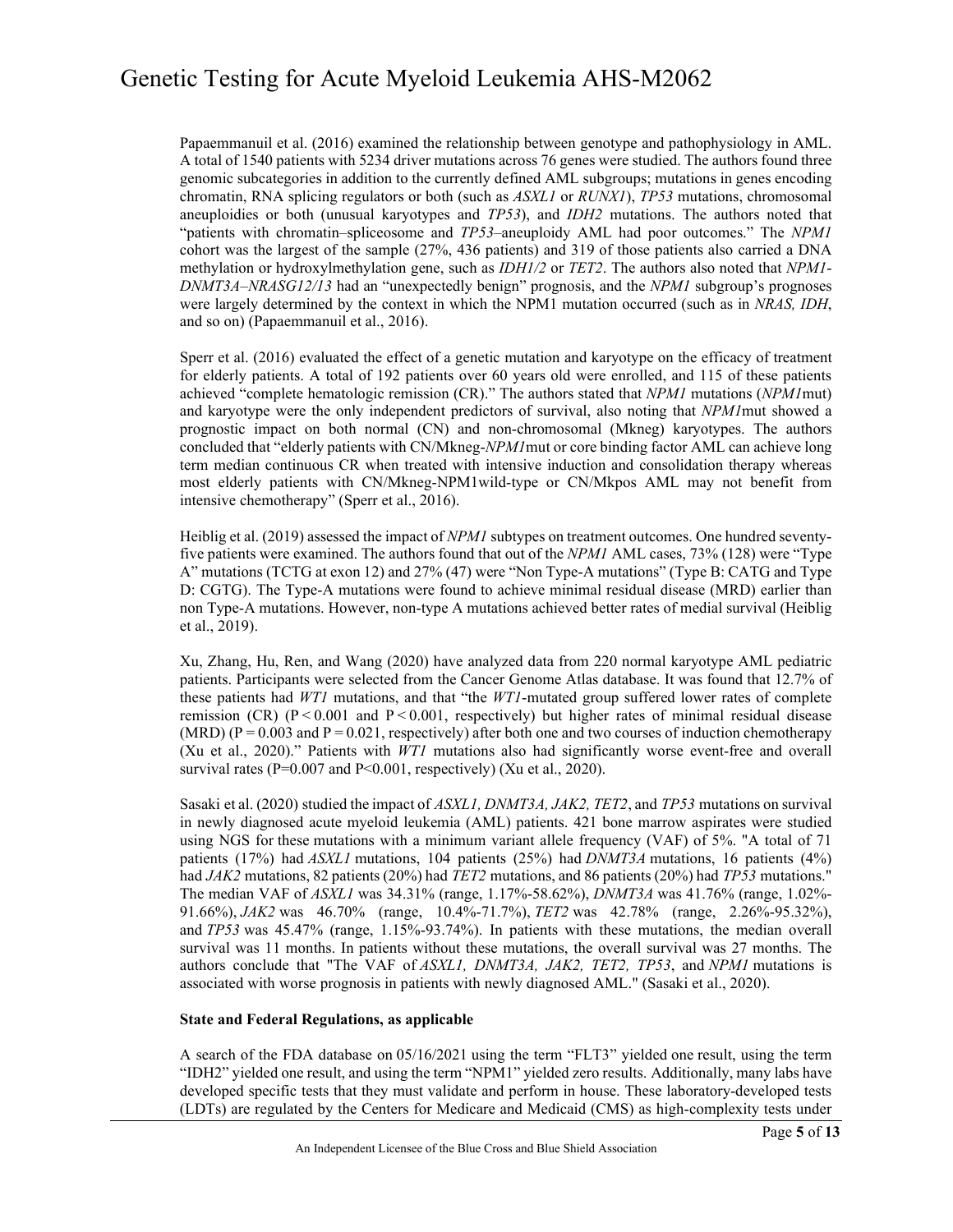the Clinical Laboratory Improvement Amendments of 1988 (CLIA '88). As an LDT, the U. S. Food and Drug Administration has not approved or cleared this test; however, FDA clearance or approval is not currently required for clinical use.

On April 28, 2017 the FDA approved the LeukoStrat® CDx FLT3 Mutation Assay as a "PCR-based, in vitro diagnostic test designed to detect internal tandem duplication (ITD) mutations and the tyrosine kinase domain mutations D835 and I836 in the FLT3 gene in genomic DNA extracted from mononuclear cells obtained from peripheral blood or bone marrow aspirates of patients diagnosed with acute myelogenous leukemia (AML).

The LeukoStrat® CDx FLT3 Mutation Assay is used as an aid in the selection of patients with AML for whom RYDAPT® (midostaurin) treatment is being considered.

The Leukostrat® CDx FLT3 Mutation Assay is to be performed only at Laboratory for Personalized Molecular Medicine (LabPMM) LLC, a single site laboratory located at 6330 Nancy Ridge Dr., San Diego, CA 92121."

On August 1, 2017 the FDA approved the Abbott RealTime IDH2 as an "in vitro polymerase chain reaction (PCR) assay for the qualitative detection of single nucleotide variants (SNVs) coding nine IDH2 mutations (R140Q, R140L, R140G, R140W, R172K, R172M, R172G, R172S, and R172W) in DNA extracted from human blood (EDTA) or bone marrow (EDTA). Abbott RealTime IDH2 is for use with the Abbott m2000rt System.

Abbott RealTime IDH2 is indicated as an aid in identifying acute myeloid leukemia (AML) patients with an isocitrate dehydrogenase-2 (IDH2) mutation for treatment with IDHIFA® (enasidenib)."

#### **Guidelines and Recommendations**

#### **World Health Organization (WHO) (Arber et al., 2016)**

In the recent revision of the 4th edition on Classification of Tumors of Hematopoietic and Lymphoid Tissues, World Health Organization (WHO) incorporated new molecular genetic findings and clinical data into its classification of acute leukemias. WHO expanded on the prognostic significance of various gene mutations for each AML subtype. For example, for the AML with recurrent genetic abnormalities, inv (3) (q21.3; q26.2) doesn't represent a fusion gene anymore, but rather a repositioning of a distal GATA2 enhancer leading to activation of MECOM (EVI1) expression and GATA2 haploinsufficiency. The AML with CEBPA mutation is defined on the basis of biallelic mutation instead of single mutations because of prognostic significance. The provisional two categories are also added such as AML with RUNX1 for de novo AML without preexisting cytogenetic abnormalities associated with MDS and AML with BCR-ABL1 fusion gene. AML with NPM1 or biallelic CEBPA mutations and multilineage dysplasia are now considered separately instead of being a part of AML with myelodysplasia-related changes because of a lack of prognostic significance. The complete list for acute myeloid neoplasms 2016 WHO classification is shown in Figure 1 (Arber et al, 2016).

In the absence of JAK2, CALR, and MPL mutations, the presence of another clonal marker is included as one of the major diagnostic criteria for PMF. Additional mutation in ASXL1, EZH2, TET2, IDH1, IDH2, SRSF2 and SF3B1 genes are noted to be of use in determining the clonal nature of the disease.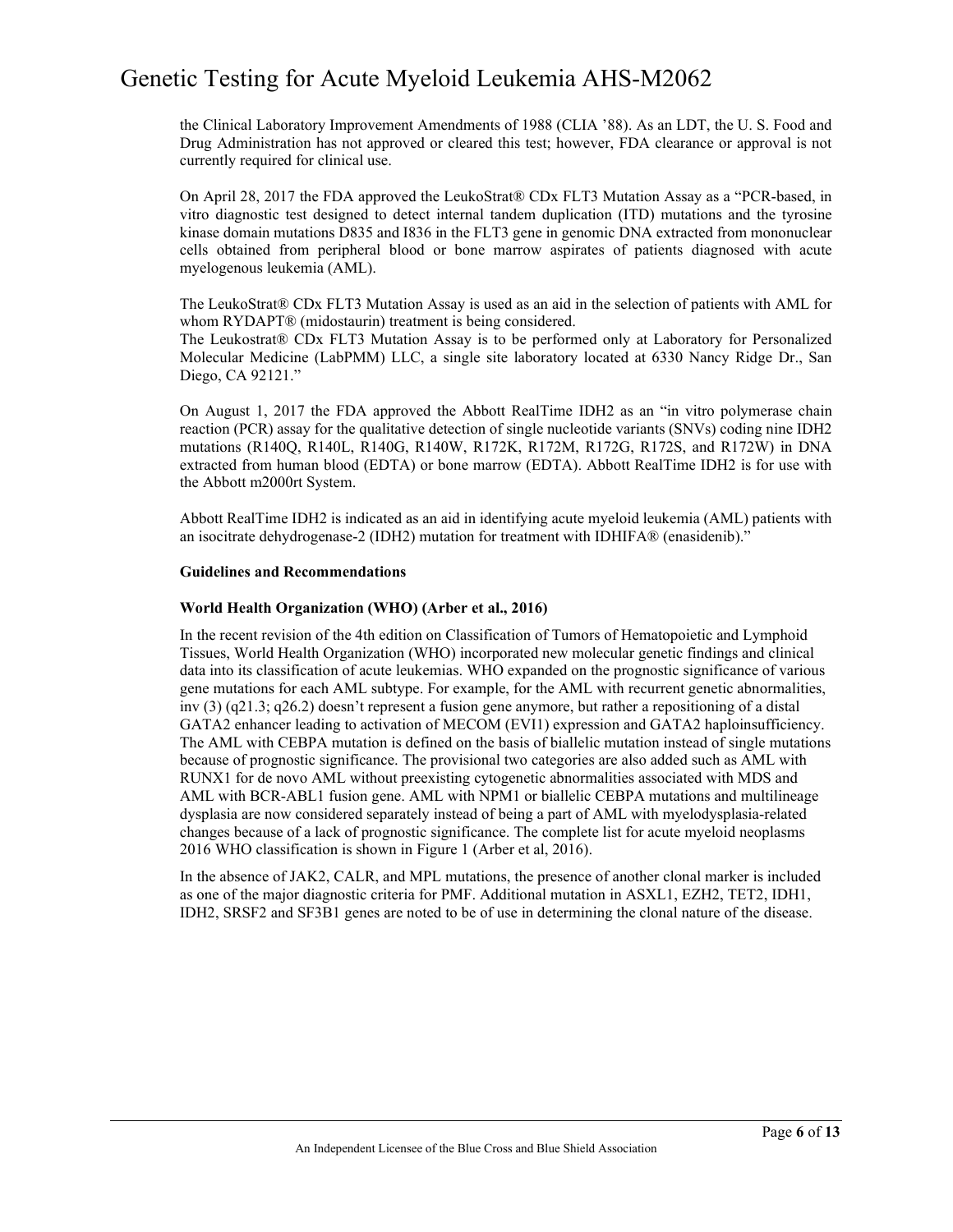Figure 1: WHO classification of AML and related neoplasms from Arber et al. (2016)

| Acute myeloid leukemia (AML) and related neoplasms               |  |  |
|------------------------------------------------------------------|--|--|
| AML with recurrent genetic abnormalities                         |  |  |
| AML with t(8:21)(q22:q22.1); RUNX1-RUNX1T1                       |  |  |
| AML with inv(16)(p13.1q22) or t(16;16)(p13.1;q22);CBFB-MYH11     |  |  |
| APL with PML-RARA                                                |  |  |
| AML with t(9;11)(p21.3;q23.3);MLLT3-KMT2A                        |  |  |
| AML with t(6:9)(p23;q34.1);DEK-NUP214                            |  |  |
| AML with inv(3)(q21.3q26.2) or t(3;3)(q21.3;q26.2); GATA2, MECOM |  |  |
| AML (megakaryoblastic) with t(1:22)(p13.3:g13.3): RBM15-MKL1     |  |  |
| Provisional entity: AML with BCR-ABL1                            |  |  |
| AML with mutated NPM1                                            |  |  |
| AML with biallelic mutations of CEBPA                            |  |  |
| Provisional entity: AML with mutated RUNX1                       |  |  |
| AML with myelodysplasia-related changes                          |  |  |
| Therapy-related myeloid neoplasms                                |  |  |
| AML. NOS                                                         |  |  |
| AML with minimal differentiation                                 |  |  |
| AML without maturation                                           |  |  |
| AMI with maturation                                              |  |  |
| Acute myelomonocytic leukemia                                    |  |  |
| Acute monoblastic/monocytic leukemia                             |  |  |
| Pure erythroid leukemia                                          |  |  |
| Acute megakaryoblastic leukemia                                  |  |  |
| Acute basophilic leukemia                                        |  |  |
| Acute panmyelosis with myelofibrosis                             |  |  |
| Myeloid sarcoma                                                  |  |  |
| Myeloid proliferations related to Down syndrome                  |  |  |
| Transient abnormal myelopoiesis (TAM)                            |  |  |
| Myeloid leukemia associated with Down syndrome                   |  |  |

#### **College of American Pathologists (CAP) and American Society of Hematology (ASH) (Arber et al, 2017)**

Following recent progress in molecular genetic findings and 2016 WHO classification of acute leukemias, the College of American Pathologists (CAP) and the American Society of Hematology (ASH) have formed an expert panel to review and establish guidelines for appropriate laboratory testing. The published guideline provides twenty-seven guideline statements ranging from recommendations on what testing is appropriate for the diagnostic and prognostic evaluation of leukemias to where the testing should be performed and how results should be reported. The appropriate molecular genetic testing for AML is discussed starting from  $16<sup>th</sup>$  guideline statement.

Expert panel strongly recommends testing for *FLT3-ITD* in adult and pediatric patients with suspected or confirmed AML of any type. They also recommend testing for other mutational analysis that could include, but not limited to, *IDH1, IDH2, TET2, WT1, DNMT3A*, and/or *TP53* for prognostic and/or therapeutic purposes (Statement 16).

In the 17th guideline statement, expert panel strongly recommends testing for *KIT* mutation in adult patients with confirmed core-binding factor (CBF) AML (AML with t(8;21)(q22;q22.1); RUNX1- RUNX1T1 or inv(16)(p13.1q22) /t(16;16)(p13.1;q22); CBFB-MYH11). It is only an expert consensus opinion for testing *KIT* mutation in pediatric patients with confirmed core binding factor AML (AML with t(8;21)(q22;q22.1); RUNX1- RUNX1T1 or inv(16)(p13.1q22) /t(16;16)(p13.1;q22); CBFB-MYH11) which is not a strong recommendation (Statement 17).

The strong recommendation is also given for patients other than those with confirmed core binding factor AML, APL, or AML with myelodysplasia-related cytogenetic abnormalities that testing is needed for mutational analysis for *NPM1*, *CEBPA*, and *RUNX1* (Statement 19).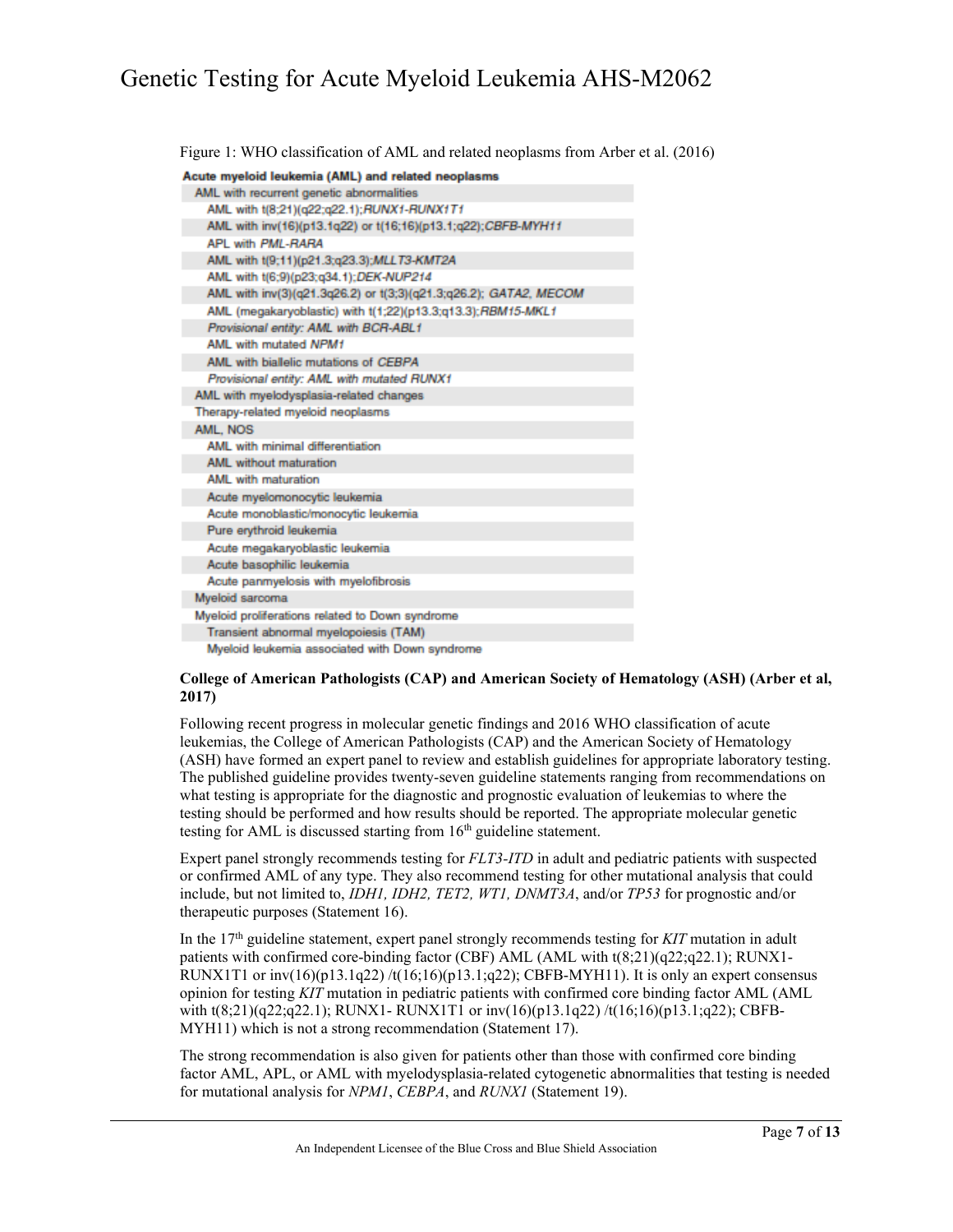In the 20th guideline statement, expert panel is providing no recommendation on either for or against the use of global/gene specific methylation, micro RNA (miRNA) expression, or gene expression analysis for diagnosis or prognosis in patients with confirmed acute leukemia.

Finally, in their last statement, expert panel strongly recommends the use of current WHO terminology for the final diagnosis and classification of acute leukemias.

#### **American Society of Clinical Oncology (ASCO) (de Haas et al., 2019)**

The ASCO has announced an endorsement of the 2017 CAP and ASH guideline regarding the initial diagnostic work-up of acute leukemia. The ASCO supports all twenty-seven guideline statements. The statements relevant to this policy are noted in the 2017 CAP and ASH guidelines above.

#### **National Comprehensive Cancer Network (NCCN) (NCCN, 2021)**

For the initial evaluation of AML, the NCCN guidelines recommend bone marrow core biopsy and aspirate analysis including immunophenotyping and cytochemistry, cytogenic analysis (karyotype + FISH), molecular analysis (KIT, *FLT3 [ITD and TKD], NPM1, CEBPA* (biallelic)*, IDH1, IDH2, TP53*  and other mutations) (NCCN, 2021).

| <b>EUROPEAN LEUKEMIANET RISK STRATIFICATION BY GENETICS IN NON-APL AML !: 4</b> |                                                                                                                                                                                                                                                                                                                                                                |  |
|---------------------------------------------------------------------------------|----------------------------------------------------------------------------------------------------------------------------------------------------------------------------------------------------------------------------------------------------------------------------------------------------------------------------------------------------------------|--|
| <b>Risk Category*</b>                                                           | <b>Genetic Abnormality</b>                                                                                                                                                                                                                                                                                                                                     |  |
| Favorable                                                                       | $t(8;21)(q22;q22.1);$ RUNX1-RUNX1T1<br>inv(16)(p13.1q22) or t(16;16)(p13.1;q22); CBFB-MYH11<br>Mutated NPM1 without FLT3-ITD or with FLT3-ITD <sup>low</sup> t<br><b>Biallelic mutated CEBPA</b>                                                                                                                                                               |  |
| Intermediate                                                                    | Mutated NPM1 and FLT3-ITD <sup>high</sup> t<br>Wild-type NPM1 without FLT3-ITD or with FLT3-ITD <sup>low</sup> + (without adverse-risk genetic k<br>$t(9;11)(p21.3;q23.3); \text{MLLT3-KMT2A}$<br>Cytogenetic abnormalities not classified as favorable or adverse                                                                                             |  |
| Poor/Adverse                                                                    | $t(6,9)(p23,q34.1);$ DEK-NUP214<br>$t(v; 11q23.3)$ ; KMT2A rearranged<br>$t(9;22)(q34.1;q11.2); BCR-ABL1$<br>inv(3)(q21.3q26.2) or t(3;3)(q21.3;q26.2); GATA2, MECOM(EVI1)<br>$-5$ or del $(5q)$ ; $-7$ ; $-17/abn(17p)$<br>Complex karyotype.§ monosomal karyotypell<br>Wild-type NPM1 and FLT3-ITDhigh+<br>Mutated RUNX11<br>Mutated ASXL11<br>Mutated TP53# |  |

The NCCN also states that "Several gene mutations are associated with specific prognoses in a subset of patients, and may guide treatment decisions. Presently, *C-KIT, FLT3-ITD, FLT3-TKD, NPM1, CEBPA, IDH1/IDH2, RUNX1, ASXL1*, and *TP53* are included in this group (NCCN, 2021)."

#### **European LeukemiaNet (ELN) Working Party (Döhner et al., 2017; Schuurhuis et al., 2018)**

The ELN expert panel released guidelines for the assessment of measurable residual disease (MRD) of AML. First, RT-PCR for MRD is recommended, with the caveat that next-generation sequencing will likely be used in the future. The ELN also notes that genescan-based fragment analysis (such as for *FTL3* aberrations) has a "low priority."

The ELN states that *NPM1*, *RUNX1-RUNX1T1* fusion genes, *CBFB-MYH11*, and PML-RARA following therapy is a "strong predictor" of relapse and that these patients should have reassessment at clinical time points (ELN recommends every 3 months for 2 years). Genes associated with a risk of AML development include *RUNX1, GATA2, CEBPA, DDX41*, and *ANKRD26*.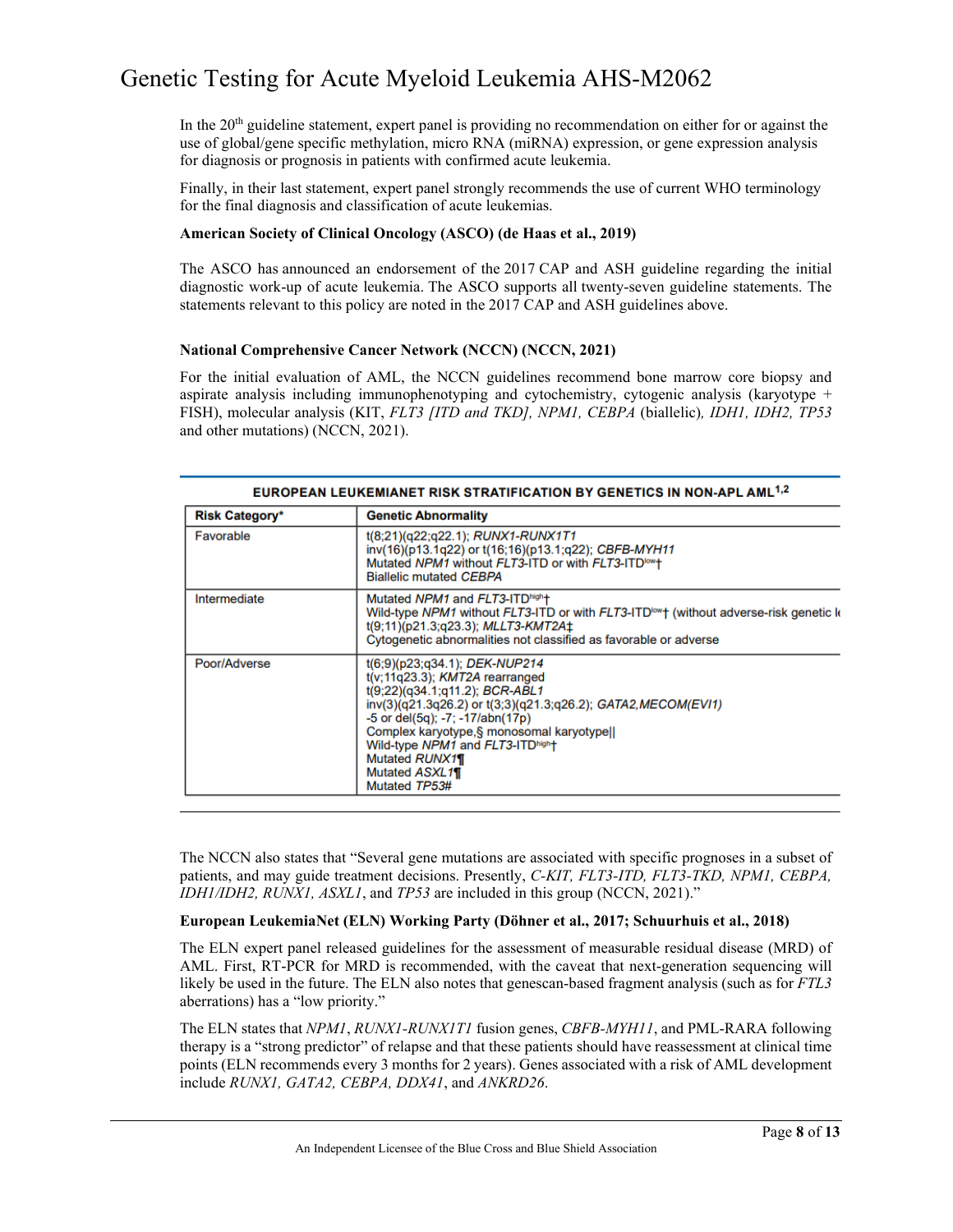ELN recommends against the use of the following markers for MRD; "*FLT3-ITD, FLT3-TKD, NRAS, KRAS, IDH1, IDH2, MLL-PTD*, and expression levels of EVI1." WT1 is also not recommended as an MRD marker, unless there are no other markers available (Schuurhuis et al., 2018).

The ELN also released guidelines for the diagnosis and management of AML. Their genetic test battery includes cytogenetics, screening for gene mutations in *NPM1, CEBPA, RUNX1, FLT3, TP53, ASXL1*, and screening for gene rearrangements in *PML-RARA, CBFB-MYH11, RUNX1-RUNX1T1, BCR-ABL1*, other fusion genes (if available) (Döhner et al., 2017).

#### **British Committee for Standards in Haematology (BCSH) (Ali et al., 2015)**

The BCSH has published guidelines for the diagnosis and management of AML in pregnancy. These guidelines state that "The diagnostic criteria for AML are the same in a pregnant patient as in non-pregnant women. These criteria are defined in the World Health Organization (WHO) classification of the myeloid neoplasms. Where a diagnosis of leukemia is suspected, care must be taken to ensure that marrow samples are directed for immunophenotypic, cytogenetic and molecular analysis to allow accurate sub-typing and understanding of prognostic features (Ali et al., 2015)."

#### **Canadian Consensus Guidelines (Brandwein et al., 2017)**

Revised Canadian consensus guidelines for the treatment of older patients with AML were published in 2017. The guidelines included the following recommendation:

• "For older patients who are candidates for intensive chemotherapy, *FLT-ITD* and *TKD* mutation testing results should be provided within one week. For patients up to age 70 with a *FLT3-ITD* or *TKD* mutation, midostaurin, if available, should be added to induction and consolidation, and continued as maintenance therapy if not transplanted, in the schedule used in the RATIFY and German AMLSG studies (Brandwein et al., 2017)."

#### **European Society For Medical Oncology (ESMO) (Heuser et al., 2020)**

ESMO released guidelines for the diagnosis of acute myeloid leukemia in adult patients. They recommend molecular testing for *c-KIT, FLT3-ITD, FLT3-TKD, NPM1, CEBPA, IDH1, IDH2,* and *TP53* mutations. They state that "next-generation sequencing (NGS) of a panel of genes commonly mutated in AML provides important additional prognostic and therapeutic information (Heuser et al., 2020)."

### **Billing/Coding/Physician Documentation Information**

This policy may apply to the following codes. Inclusion of a code in this section does not guarantee that it will be reimbursed. For further information on reimbursement guidelines, please see Administrative Policies on the Blue Cross Blue Shield of North Carolina web site at www.bcbsnc.com. They are listed in the Category Search on the Medical Policy search page.

*Applicable service codes: 81120, 81121, 81175, 81176, 81218, 81245, 81246, 81272, 81273, 81310, 81334, 81403, 81404, 81405, 81479, 0023U, 0046U, 0049U*

BCBSNC may request medical records for determination of medical necessity. When medical records are requested, letters of support and/or explanation are often useful, but are not sufficient documentation unless all specific information needed to make a medical necessity determination is included.

### **Scientific Background and Reference Sources**

Ali, S., Jones, G. L., Culligan, D. J., Marsden, P. J., Russell, N., Embleton, N. D., & Craddock, C. (2015). Guidelines for the diagnosis and management of acute myeloid leukaemia in pregnancy. *Br J Haematol, 170*(4), 487-495. doi:10.1111/bjh.13554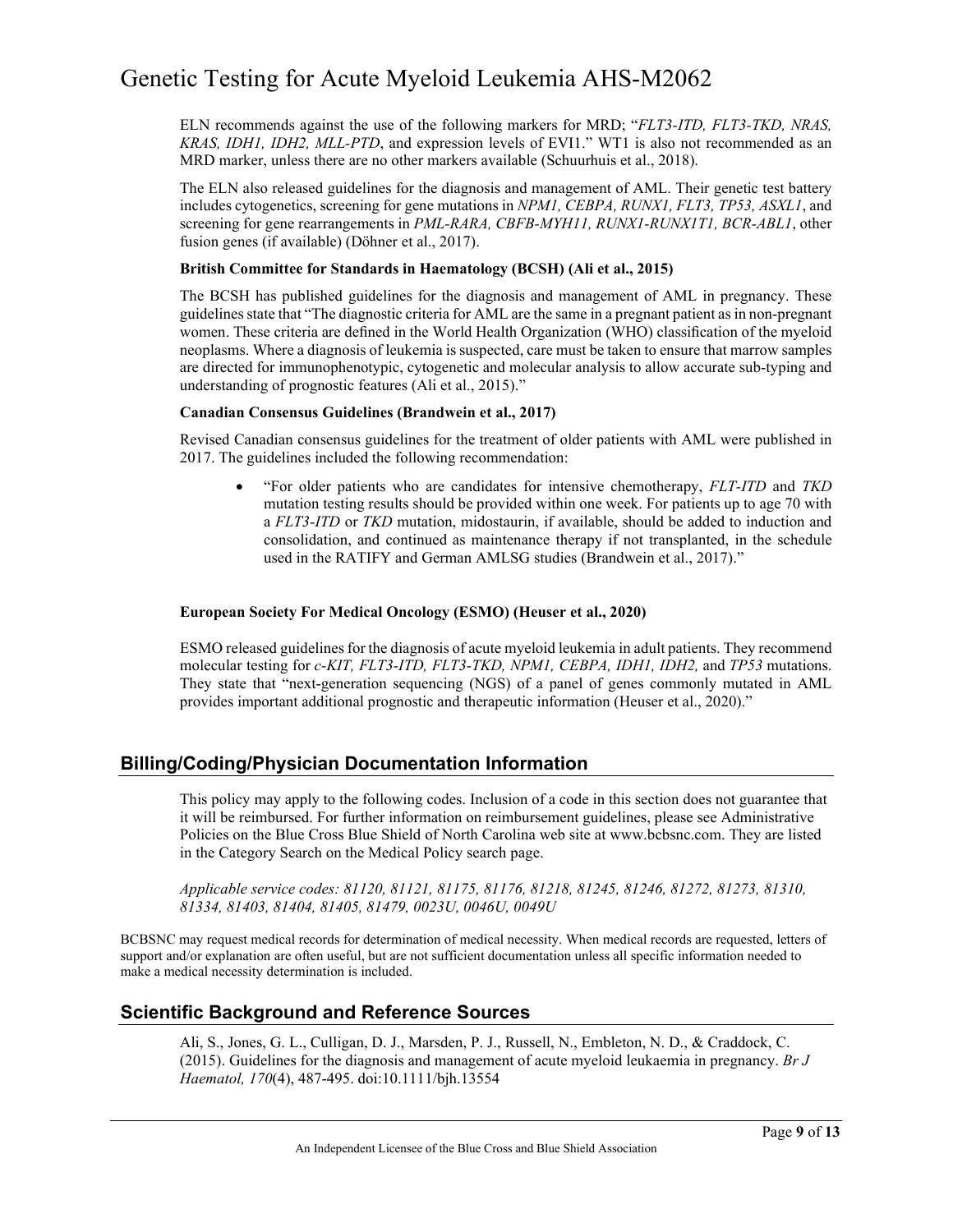Alonso, C. M., Llop, M., Sargas, C., Pedrola, L., Panadero, J., Hervás, D., . . . Barragán, E. (2019). Clinical Utility of a Next-Generation Sequencing Panel for Acute Myeloid Leukemia Diagnostics. *J Mol Diagn, 21*(2), 228-240. doi:10.1016/j.jmoldx.2018.09.009

Ampasavate, C., Jutapakdee, W., Phongpradist, R., Tima, S., Tantiworawit, A., Charoenkwan, P., . . . Anuchapreeda, S. (2019). FLT3, a prognostic biomarker for acute myeloid leukemia (AML): Quantitative monitoring with a simple anti-FLT3 interaction and flow cytometric method. *J Clin Lab Anal, 33*(4), e22859. doi:10.1002/jcla.22859

Arber, D. A., Borowitz, M. J., Cessna, M., Etzell, J., Foucar, K., Hasserjian, R. P., . . . Vardiman, J. W. (2017). Initial Diagnostic Workup of Acute Leukemia: Guideline From the College of American Pathologists and the American Society of Hematology. *Arch Pathol Lab Med, 141*(10), 1342-1393. doi:10.5858/arpa.2016-0504-CP

Arber, D. A., Orazi, A., Hasserjian, R., Thiele, J., Borowitz, M. J., Le Beau, M. M., . . . Vardiman, J. W. (2016). The 2016 revision to the World Health Organization classification of myeloid neoplasms and acute leukemia. *Blood, 127*(20), 2391-2405. doi:10.1182/blood-2016-03-643544

Bolouri, H., Farrar, J. E., Triche, T., Jr., Ries, R. E., Lim, E. L., Alonzo, T. A., . . . Meshinchi, S. (2018). The molecular landscape of pediatric acute myeloid leukemia reveals recurrent structural alterations and age-specific mutational interactions. *Nat Med, 24*(1), 103-112. doi:10.1038/nm.4439

Brandwein, J. M., Zhu, N., Kumar, R., Leber, B., Sabloff, M., Sandhu, I., . . . Schuh, A. C. (2017). Treatment of older patients with acute myeloid leukemia (AML): revised Canadian consensus guidelines. *Am J Blood Res, 7*(4), 30-40. Retrieved fro[m http://www.ajblood.us/files/ajbr0058846.pdf](http://www.ajblood.us/files/ajbr0058846.pdf)

Castells, M. (2017). Mastocytosis (cutaneous and systemic): Evaluation and diagnosis in adults. Retrieved from [https://www.uptodate.com/contents/mastocytosis-cutaneous-and-systemic-evaluation](https://www.uptodate.com/contents/mastocytosis-cutaneous-and-systemic-evaluation-and-diagnosis-in-adults?search=KIT%20gene&source=search_result&selectedTitle=3%7E31&usage_type=default&display_rank=3)[and-diagnosis-in-](https://www.uptodate.com/contents/mastocytosis-cutaneous-and-systemic-evaluation-and-diagnosis-in-adults?search=KIT%20gene&source=search_result&selectedTitle=3%7E31&usage_type=default&display_rank=3)

[adults?search=KIT%20gene&source=search\\_result&selectedTitle=3~31&usage\\_type=default&displa](https://www.uptodate.com/contents/mastocytosis-cutaneous-and-systemic-evaluation-and-diagnosis-in-adults?search=KIT%20gene&source=search_result&selectedTitle=3%7E31&usage_type=default&display_rank=3)y [\\_rank=3](https://www.uptodate.com/contents/mastocytosis-cutaneous-and-systemic-evaluation-and-diagnosis-in-adults?search=KIT%20gene&source=search_result&selectedTitle=3%7E31&usage_type=default&display_rank=3)

CGARN. (2013). Genomic and epigenomic landscapes of adult de novo acute myeloid leukemia. N Engl J Med, 368(22), 2059-2074. doi:10.1056/NEJMoa1301689

de Haas, V., Ismaila, N., Advani, A., Arber, D. A., Dabney, R. S., Patel-Donelly, D., . . . Zhang, L. (2019). Initial Diagnostic Work-Up of Acute Leukemia: ASCO Clinical Practice Guideline Endorsement of the College of American Pathologists and American Society of Hematology Guideline. *J Clin Oncol, 37*(3), 239-253. doi:10.1200/jco.18.01468

Devillier, R., Mansat-De Mas, V., Gelsi-Boyer, V., Demur, C., Murati, A., Corre, J., Birnbaum, D. (2015). Role of ASXL1 and TP53 mutations in the molecular classification and prognosis of acute myeloid leukemias with myelodysplasia-related changes. Oncotarget, 6(10), 8388-8396. doi:10.18632/oncotarget.3460

DeZern, A. E., Sung, A., Kim, S., Smith, B. D., Karp, J. E., Gore, S. D., Levis, M. (2011). Role of allogeneic transplantation for FLT3/ITD acute myeloid leukemia: outcomes from 133 consecutive newly diagnosed patients from a single institution. Biol Blood Marrow Transplant, 17(9), 1404-1409. doi:10.1016/j.bbmt.2011.02.003

Döhner, H., Estey, E., Grimwade, D., Amadori, S., Appelbaum, F. R., Büchner, T., . . . Bloomfield, C. D. (2017). Diagnosis and management of AML in adults: 2017 ELN recommendations from an international expert panel. *Blood, 129*(4), 424. doi:10.1182/blood-2016-08-733196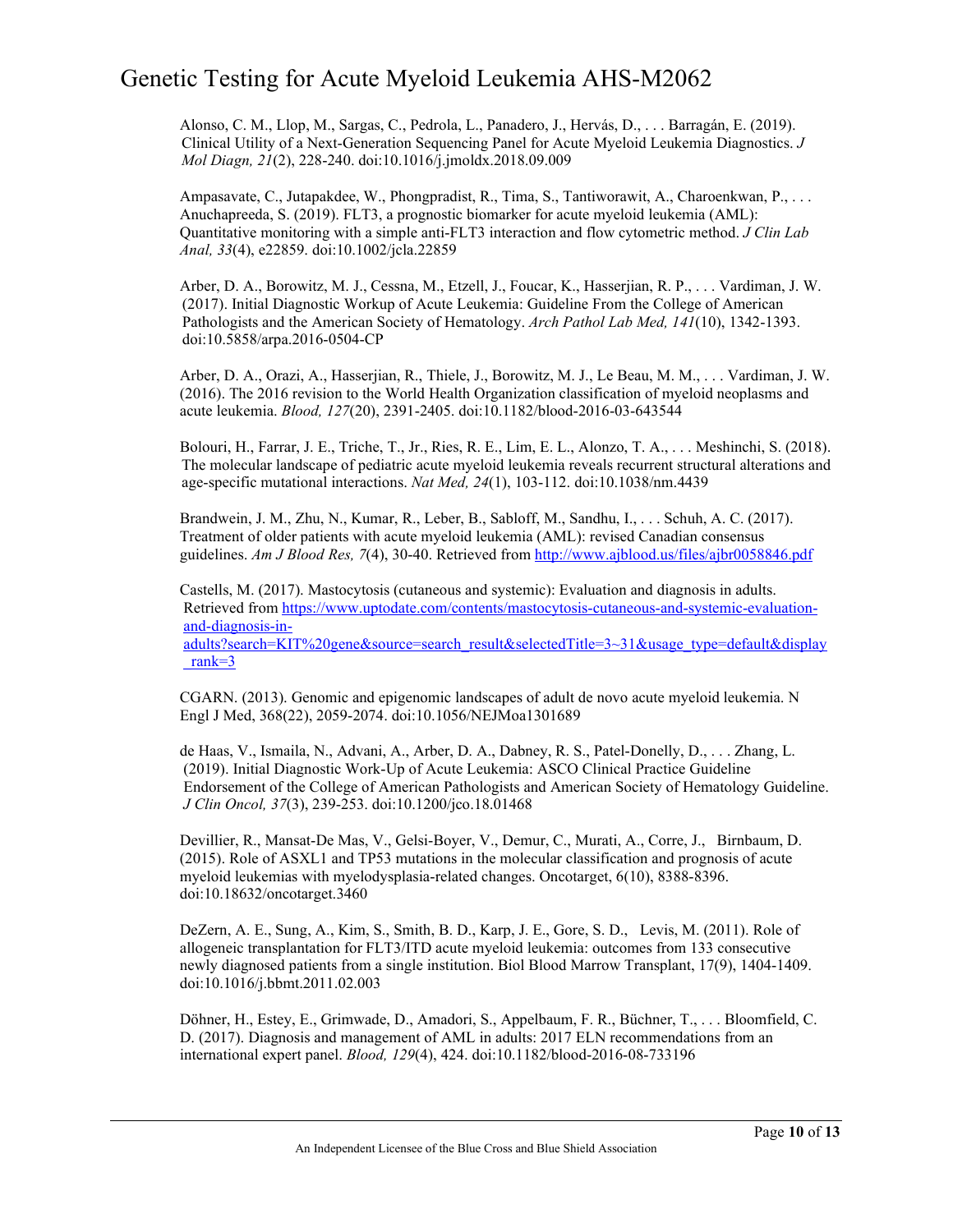Falini, B., Mecucci, C., Tiacci, E., Alcalay, M., Rosati, R., Pasqualucci, L., Martelli, M. F. (2005). Cytoplasmic nucleophosmin in acute myelogenous leukemia with a normal karyotype. N Engl J Med, 352(3), 254-266. doi:10.1056/NEJMoa041974

FDA. (2017a). Premarket Approval (PMA) for LeukoStrat CDx FLT3 Mutation Assay. U.S. Food and Drug Administration Retrieved from <https://www.accessdata.fda.gov/scripts/cdrh/cfdocs/cfpma/pma.cfm?id=P160040>

FDA. (2017b). Premarket approval order for Abbott RealTime IDH2. U.S. Food and Drug Administration Retrieved from [https://www.accessdata.fda.gov/scripts/cdrh/cfdoc](https://www.accessdata.fda.gov/scripts/cdrh/cfdocs/cfpma/pma.cfm?id=P170005)s/cfpma/pma.cfm?id=P170005

Frucht, H., Lucas, Aimee. (2020). Molecular genetics of colorectal cancer. Retrieved from https://www.uptodate.com/contents/molecular-genetics-of-colorectalcancer?search=RAS%20gene&source=search\_result&selectedTitle=1~149&usage\_type=default&displa y\_rank=1

Heiblig, M., Sujobert, P., Hayette, S., Balsat, M., Elhamri, M., Salles, G., & Thomas, X. (2019). Impact of NPM1 mutation subtypes on treatment outcome in AML: The Lyon-University Hospital experience. *Leuk Res, 76*, 29-32. doi:10.1016/j.leukres.2018.11.016

Heuser, M., Ofran, Y., Boissel, N., Brunet Mauri, S., Craddock, C., Janssen, J., . . . Buske, C. (2020). Acute myeloid leukaemia in adult patients: ESMO Clinical Practice Guidelines for diagnosis, treatment and follow-up. *Ann Oncol, 31*(6), 697-712. doi:10.1016/j.annonc.2020.02.018

Hou, H. A., Huang, T. C., Lin, L. I., Liu, C. Y., Chen, C. Y., Chou, W. C., . . . Tien, H. F. (2010). WT1 mutation in 470 adult patients with acute myeloid leukemia: stability during disease evolution and implication of its incorporation into a survival scoring system. *Blood, 115*(25), 5222-5231. doi:10.1182/blood-2009-12-259390

Jongen-Lavrencic, M., Grob, T., Hanekamp, D., Kavelaars, F. G., Al Hinai, A., Zeilemaker, A., Valk, P. J. M. (2018). Molecular Minimal Residual Disease in Acute Myeloid Leukemia. N Engl J Med, 378(13), 1189-1199. doi:10.1056/NEJMoa171686

Kuwatsuka, Y., Tomizawa, D., Kihara, R., Nagata, Y., Shiba, N., Iijima-Yamashita, Y., . . . Kiyoi, H. (2018). Prognostic value of genetic mutations in adolescent and young adults with acute myeloid leukemia. *Int J Hematol, 107*(2), 201-210. doi:10.1007/s12185-017-2340-z

Leonard, D. G. B. (2016). *Molecular Pathology in Clinical Practice* (D. G. B. Leonard Ed.). NY: Springer.

NCCN. (2021). NCCN Clinical Practice Guidelines in Oncology; Acute Myeloid Leukemia v 3.2021 March 2, 2021. Retrieved from [https://www.nccn.org/professionals/physician\\_gls/pdf/aml.pdf.](https://www.nccn.org/professionals/physician_gls/pdf/aml.pdf) [https://www.nccn.org/professionals/physician\\_gls/pdf/aml.pdf](https://www.nccn.org/professionals/physician_gls/pdf/aml.pdf)

Papaemmanuil, E., Gerstung, M., Bullinger, L., Gaidzik, V. I., Paschka, P., Roberts, N. D., Campbell, P. J. (2016). Genomic Classification and Prognosis in Acute Myeloid Leukemia. N Engl J Med, 374(23), 2209-2221. doi:10.1056/NEJMoa1516192

Pastore, F., Greif, P. A., Schneider, S., Ksienzyk, B., Mellert, G., Zellmeier, E., Spiekermann, K. (2014). The NPM1 mutation type has no impact on survival in cytogenetically normal AML. PLoS One, 9(10), e109759. doi:10.1371/journal.pone.0109759

Rai, K., Stilgenbauer, Stephan. (2019). Pathophysiology and genetic features of chronic lymphocytic leukemia. Retrieved fro[m https://www.uptodate.com/contents/pathophysiology-and-genetic-features-of](https://www.uptodate.com/contents/pathophysiology-and-genetic-features-of-chronic-lymphocytic-leukemia?search=TP53&source=search_result&selectedTitle=3%7E125&usage_type=default&display_rank=3)[chronic-lymphocytic-](https://www.uptodate.com/contents/pathophysiology-and-genetic-features-of-chronic-lymphocytic-leukemia?search=TP53&source=search_result&selectedTitle=3%7E125&usage_type=default&display_rank=3)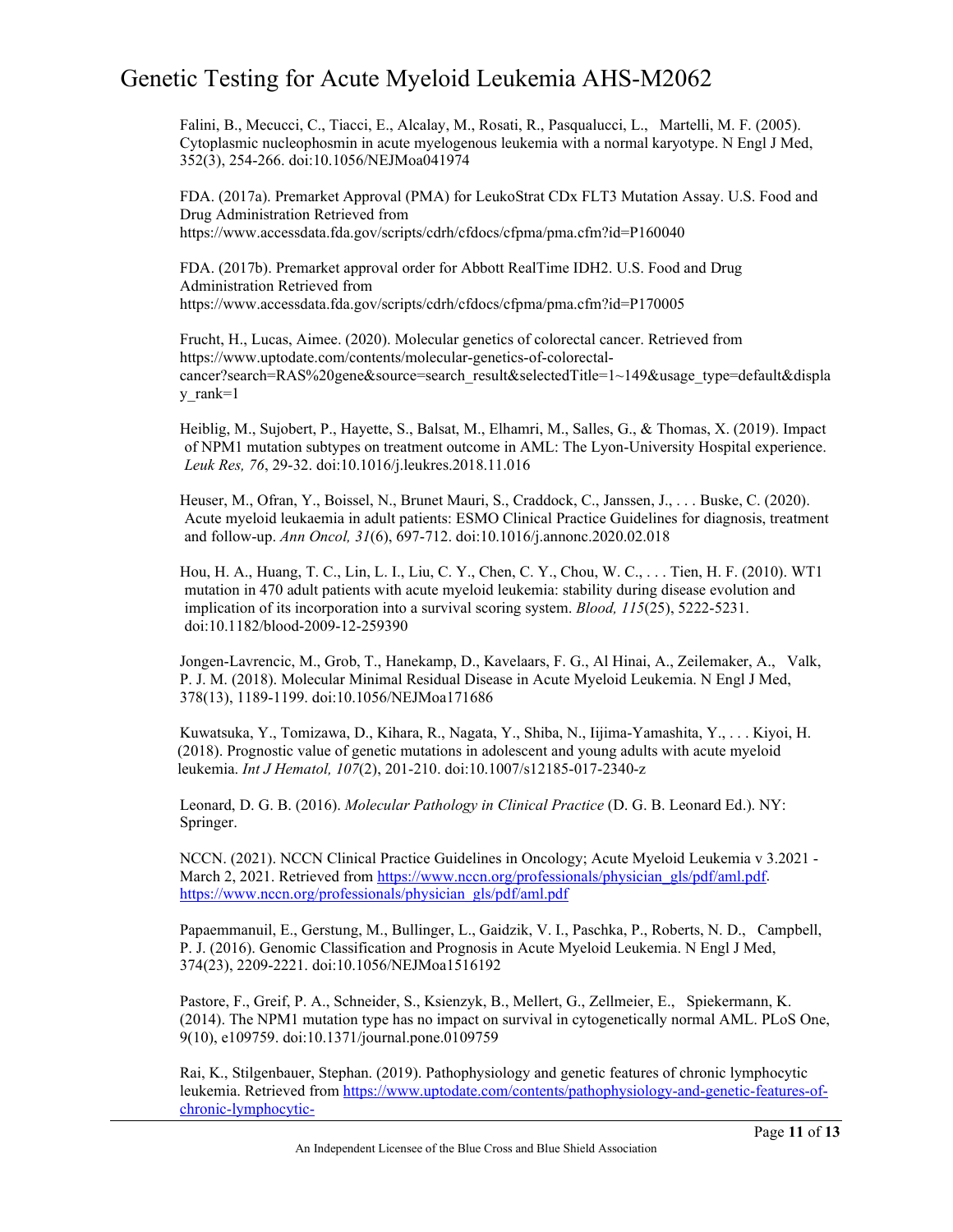[leukemia?search=TP53&source=search\\_result&selectedTitle=3~125&usage\\_type=default&display\\_ran](https://www.uptodate.com/contents/pathophysiology-and-genetic-features-of-chronic-lymphocytic-leukemia?search=TP53&source=search_result&selectedTitle=3%7E125&usage_type=default&display_rank=3)  $k=3$ 

Schiffer, C. (2020). Prognosis of acute myeloid leukemia. In R. Larson (Ed.), *UpToDate*. Retrieved from [https://www.uptodate.com/contents/prognosis-of-acute-myeloid](https://www.uptodate.com/contents/prognosis-of-acute-myeloid-leukemia?source=see_link§ionName=NPM%20gene&anchor=H12#H10)[leukemia?source=see\\_link&sectionName=NPM%20gene&anchor=H12#H10](https://www.uptodate.com/contents/prognosis-of-acute-myeloid-leukemia?source=see_link§ionName=NPM%20gene&anchor=H12#H10)

Schiffer, C., Gurbaxani, Sandeep. (2019). Clinical manifestations, pathologic features, and diagnosis of acute myeloid leukemia. *UpToDate.* Retrieved from [https://www.uptodate.com/contents/clinical](https://www.uptodate.com/contents/clinical-manifestations-pathologic-features-and-diagnosis-of-acute-myeloid-leukemia#H26566409)[manifestations-pathologic-features-and-diagnosis-of-acute-myeloid-](https://www.uptodate.com/contents/clinical-manifestations-pathologic-features-and-diagnosis-of-acute-myeloid-leukemia#H26566409)leukemia#H26566409

Schuurhuis, G. J., Heuser, M., Freeman, S., Béné, M.-C., Buccisano, F., Cloos, J., . . . Ossenkoppele, G. J. (2018). Minimal/measurable residual disease in AML: consensus document from ELN MRD Working Party. *Blood*, blood-2017-2009-801498. doi:10.1182/blood-2017-09-801498

Siegel, R. L., Miller, K. D., & Jemal, A. (2017). Cancer Statistics, 2017. CA Cancer J Clin, 67(1), 7-30. doi:10.3322/caac.21387

Sperr, W. R., Zach, O., Poll, I., Herndlhofer, S., Knoebl, P., Weltermann, A., . . . Valent, P. (2016). Karyotype plus NPM1 mutation status defines a group of elderly patients with AML ( $\ge$ /=60 years) who benefit from intensive post-induction consolidation therapy. *Am J Hematol, 91*(12), 1239-1245. doi:10.1002/ajh.24560

Stock, W. T., Michael. (2020). Molecular genetics of acute myeloid leukemia. In R. Larson (Ed.), *UpToDate*. Waltham. MA.

Vosberg, S., Hartmann, L., Metzeler, K. H., Konstandin, N. P., Schneider, S., Varadharajan, A., . . . Greif, P. A. (2018). Relapse of acute myeloid leukemia after allogeneic stem cell transplantation is associated with gain of WT1 alterations and high mutation load. *Haematologica, 103*(12), e581-e584. doi:10.3324/haematol.2018.193102

Willemze, R., Suciu, S., Meloni, G., Labar, B., Marie, J. P., Halkes, C. J., de Witte, T. (2014). Highdose cytarabine in induction treatment improves the outcome of adult patients younger than age 46 years with acute myeloid leukemia: results of the EORTC-GIMEMA AML-12 trial. J Clin Oncol, 32(3), 219- 228. doi:10.1200/jco.2013.51.857

Xu, J., Zhang, Y., Hu, J., Ren, Y., & Wang, H. (2020). Clinical features and prognosis of normal karyotype acute myeloid leukemia pediatric patients with WT1 mutations: an analysis based on TCGA database. *Hematology, 25*(1), 79-84. doi:10.1080/16078454.2020.1720102

Yamamoto, J. F., & Goodman, M. T. (2008). Patterns of leukemia incidence in the United States by subtype and demographic characteristics, 1997-2002. Cancer Causes Control, 19(4), 379-390. doi:10.1007/s10552-007-9097-2

Yui, S., Kurosawa, S., Yamaguchi, H., Kanamori, H., Ueki, T., Uoshima, N., . . . Inokuchi, K. (2017). D816 mutation of the KIT gene in core binding factor acute myeloid leukemia is associated with poorer prognosis than other KIT gene mutations. *Ann Hematol, 96*(10), 1641-1652. doi:10.1007/s00277-017- 3074-y

Zhu, Y. M., Wang, P. P., Huang, J. Y., Chen, Y. S., Chen, B., Dai, Y. J., . . . Shen, Y. (2017). Gene mutational pattern and expression level in 560 acute myeloid leukemia patients and their clinical relevance. *J Transl Med, 15*(1), 178. doi:10.1186/s12967-017-1279-4

Medical Director review 8/2019

Specialty Matched Consultant Advisory Panel 11/2019